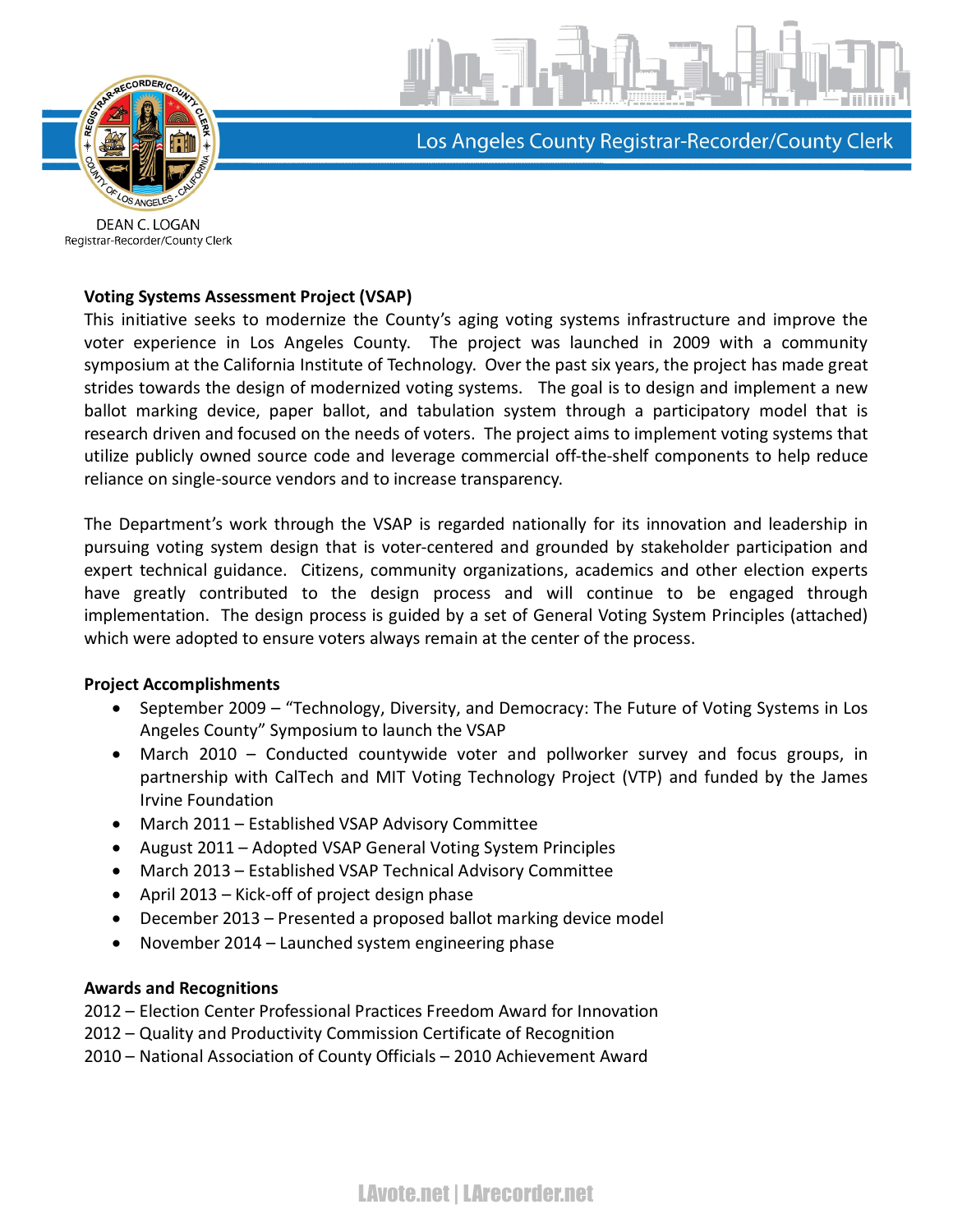### **Next Steps**

The Department is currently working with IDEO, a global human-centered design and innovation firm, to develop detailed design and engineering specifications for hardware manufacturing and the development of the software architecture. This is being done using an iterative design process which engages voters throughout the development process.

At the completion of the detailed engineering specifications phase, the Department intends to begin a competitive bidding process for the manufacturing of a new ballot marking device and the development of ballot tabulation systems and other key system components. Please note that IDEO is not a voting system vendor and this is not a manufacturing agreement. IDEO will not solicit or compete for the manufacturing of the ballot marking device or related voting system components that will be delivered as a result of the sole source agreement.

The project envisions a phased implementation of the ballot marking device beginning in the 2017-2018 election cycle.

#### **Additional Information**

For more information contact: Jeramy Gray Assistant Registrar-Recorder/County Clerk (562) 462-2714 [jgray@rrcc.lacounty.gov](mailto:jgray@rrcc.lacounty.gov)

For a detailed history and background of the project, please visit: <http://apps1.lavote.net/voter/VSAP/>

Attachment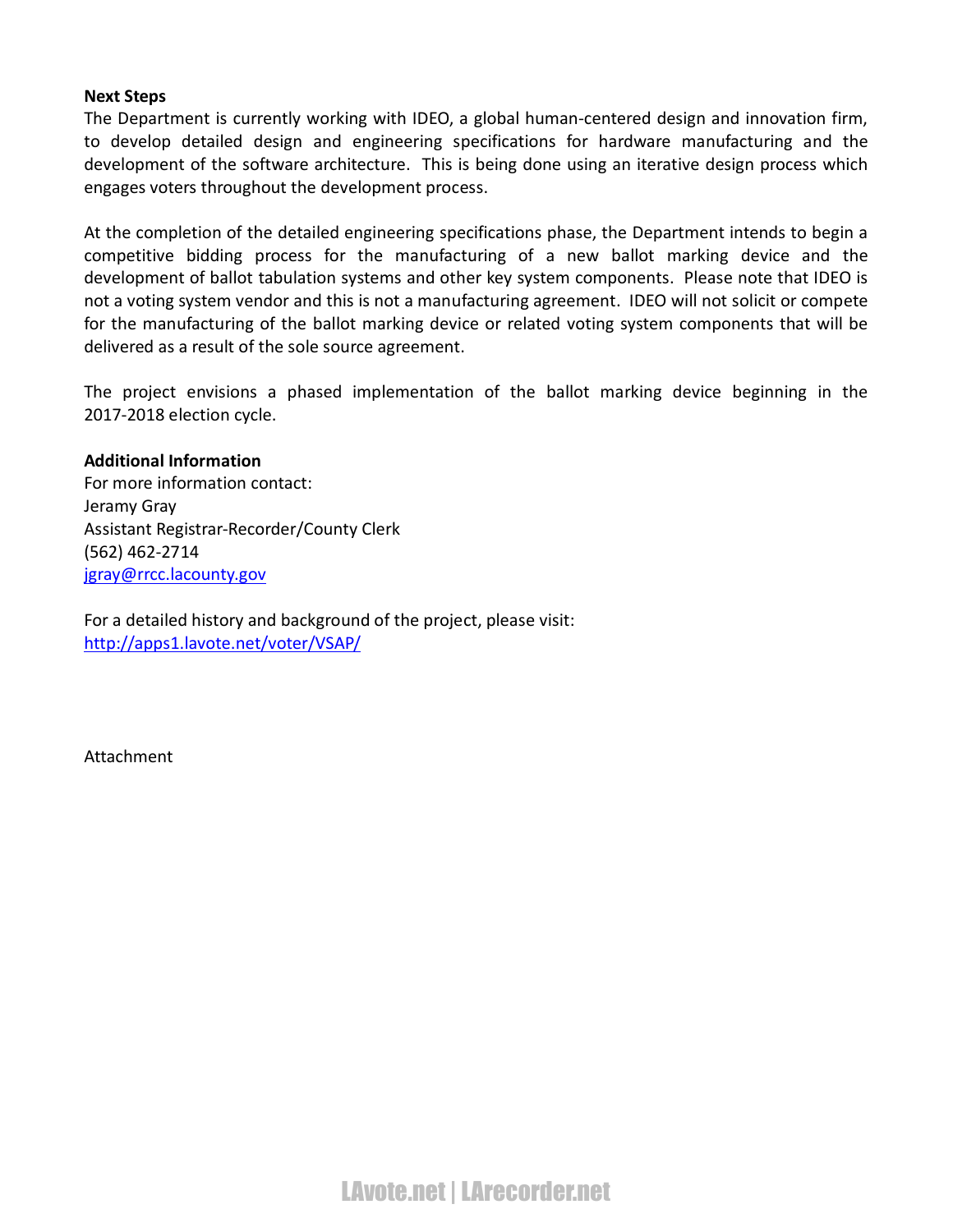# **General Voting System Principles Los Angeles County**

# Adopted on August 24, 2011

- 1. The voting system must provide for transparency. The processes and transactions associated with how the system is set up, run, and stored should be easy for the public to understand and verify. This should include making hardware components available for inspection, and source code to the extent that the manner of doing so would not jeopardize system security or availability.
- 2. The voting system must be scalable. The system must provide sufficient technical and physical capacity to accommodate large and complex ballot styles, growing language needs, extremely large numbers of precincts and consolidation of elections with local districts and municipalities.
- 3. The voting system must be flexible. It must provide the ability to adapt to different election types, environments, and changing regulatory requirements, without the need to replace the entire system or to undertake costly system modifications that potentially compromise security.
- 4. The voting system must instill public trust by having the ability to produce a physical and tangible record of a voter a ballot to verify the ballot was marked as intended before it is cast and to ensure auditability of the system. It must demonstrate to voters, candidates, and the general public that all votes are counted as cast.
- 5. The voting system must have integrity and be accountable to voters and follow existing regulations. System features must protect against fraud and tampering. It should also be easy to audit and produce useful, accessible data to verify vote counts and monitor system performance.
- 6. The voting system must offer a variety of options to cast a vote to ensure that a single/fixed method of voting does not prove to be a barrier and source of disenfranchisement for any group of voters. The system should allow for variety in the location, time, and equipment used to cast a ballot.
- 7. The voting system must guarantee a private and independent voting experience for all voters, including voters with a full range of types of disabilities and voters with limited English proficiency. Voting system features must allow the voter to select the language, adjust display features, alternate ballot formats (e.g. Audio Ballot), and method of controlling the marking tool, allowing voters to cast a ballot independently.